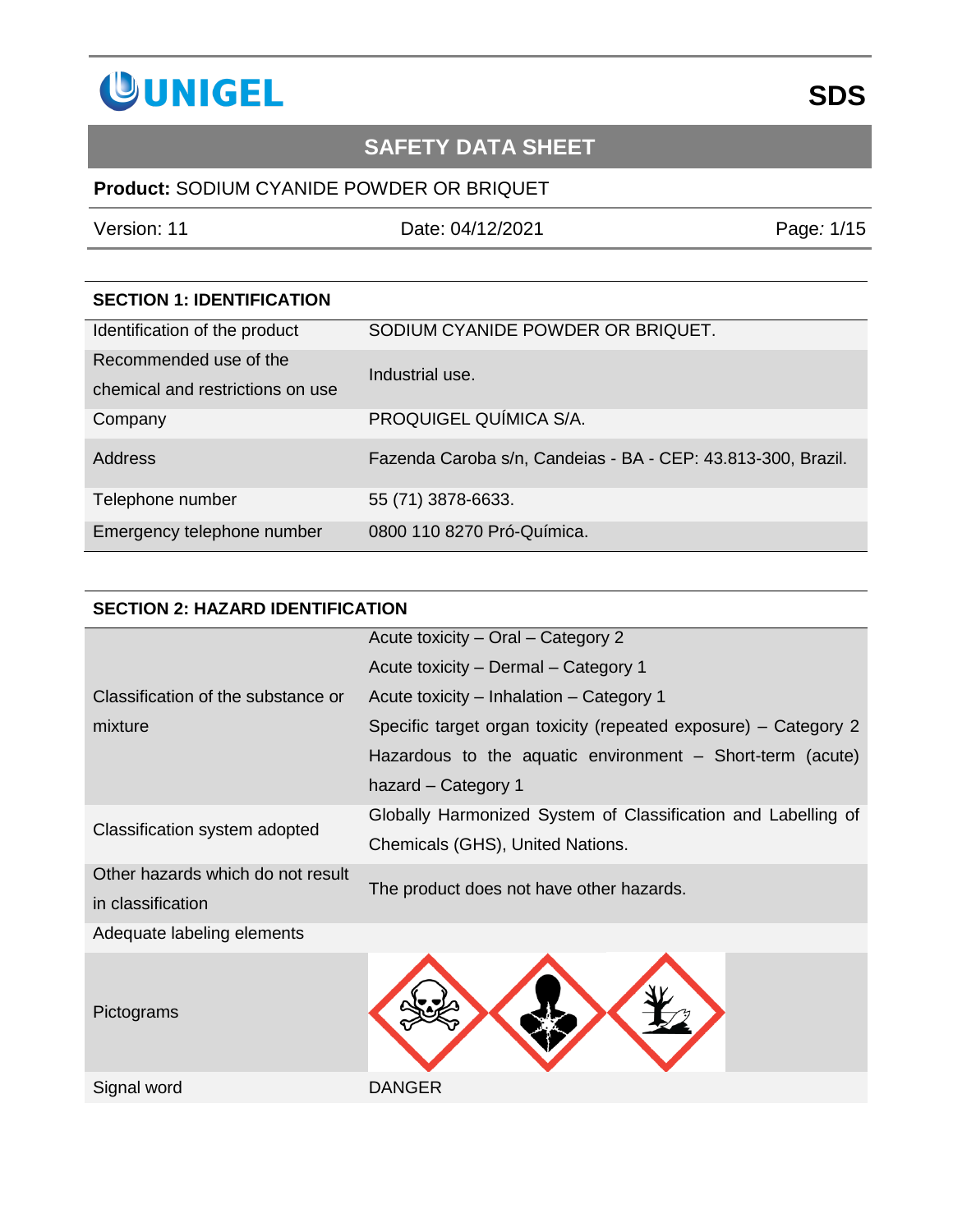

## **Product:** SODIUM CYANIDE POWDER OR BRIQUET

| Version: 11                 | Date: 04/12/2021                                            | Page: 2/15    |
|-----------------------------|-------------------------------------------------------------|---------------|
|                             |                                                             |               |
| Hazard statement(s):        | H300 Fatal if swallowed.                                    |               |
|                             | H310 Fatal in contact with skin.                            |               |
|                             | H330 Fatal if inhaled.                                      |               |
|                             | H373 Causes damage to thyroid through prolonged or repeated |               |
|                             | exposure.                                                   |               |
|                             | H410 Very toxic to aquatic life with long lasting effects.  |               |
|                             | <b>PREVENTION:</b>                                          |               |
|                             | P234 Keep only in original packaging.                       |               |
|                             | P262 Do not get in eyes, on skin, or on clothing.           |               |
|                             | P264 Wash hands thoroughly after handling.                  |               |
|                             | P270 Do not eat, drink or smoke when using this product.    |               |
|                             | P271 Use only outdoors or in a well-ventilated area.        |               |
|                             | P273 Avoid release to the environment.                      |               |
|                             | P280 Wear protective<br>gloves, protective                  | clothing, eye |
|                             | protection and face protection.                             |               |
|                             | P284 In case of inadequate ventilation, wear respiratory    |               |
| Precautionary statement(s): | protection                                                  |               |
|                             | <b>RESPONSE:</b>                                            |               |
|                             | P301 + P316 IF SWALLOWED: Get emergency medical help        |               |
|                             | immediately.                                                |               |
|                             | P302 + P352 IF ON SKIN: Wash with plenty water and soap.    |               |
|                             | P304 + P340 IF INHALED: Remove person to fresh air and      |               |
|                             | keep comfortable for breathing.                             |               |
|                             | P310 Immediately call a POISON CENTER or doctor.            |               |
|                             | P314 Get medical advice/attention if you feel unwell.       |               |
|                             | P320 Specific treatment is urgent.                          |               |
|                             | P321 Specific treatment.                                    |               |
|                             | P330 Rinse mouth.                                           |               |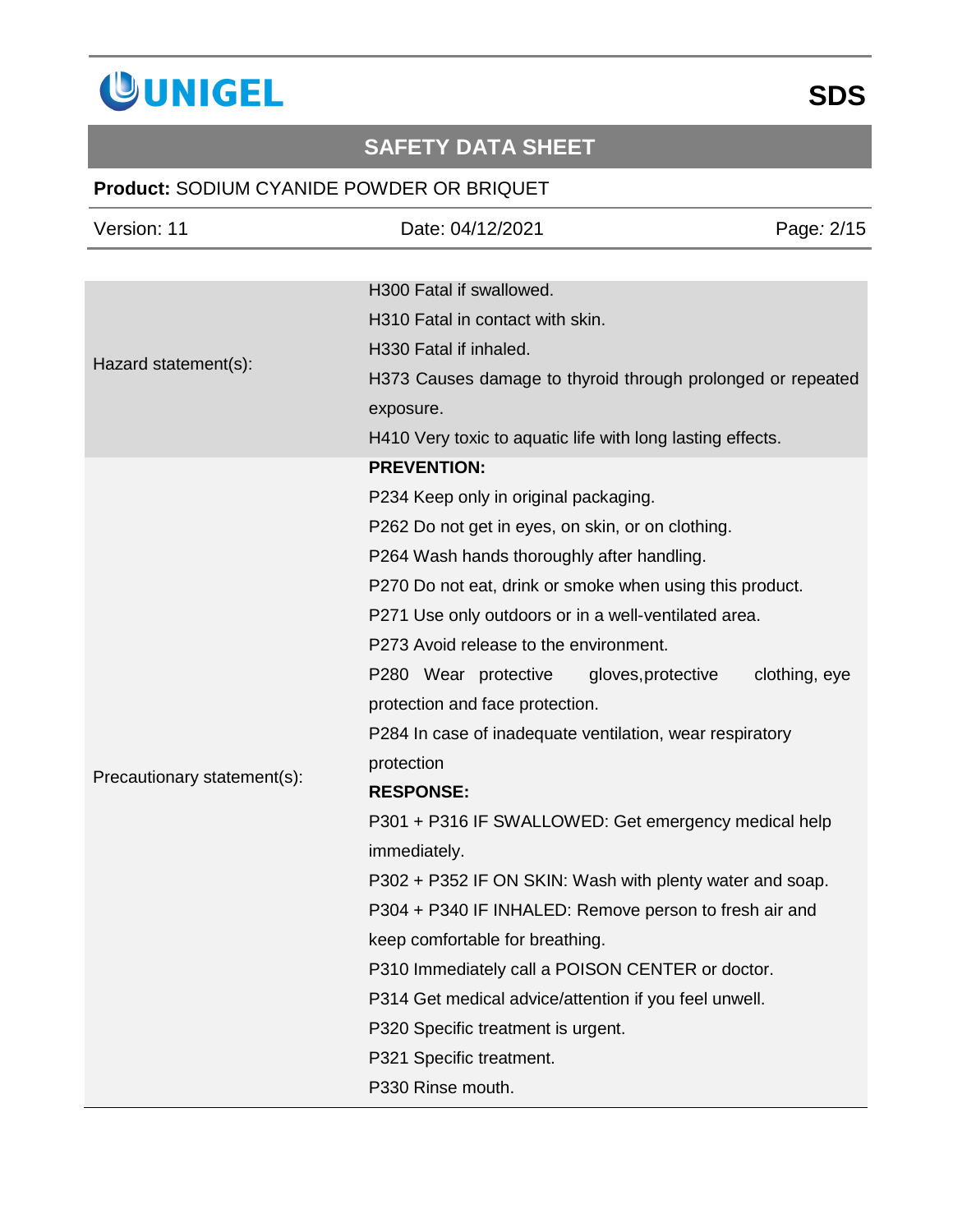

### **Product:** SODIUM CYANIDE POWDER OR BRIQUET

| Version: 11 | Date: 04/12/2021                                                | Page: 3/15 |
|-------------|-----------------------------------------------------------------|------------|
|             |                                                                 |            |
|             | P361 + P364 Take off immediately all contaminated clothing and  |            |
|             | wash it before reuse.                                           |            |
|             | P391 Collect spillage.                                          |            |
|             | <b>STORAGE:</b>                                                 |            |
|             | P403 + P233 Store in a well-ventilated place. Keep container    |            |
|             | tightly closed.                                                 |            |
|             | P405 Store locked up.                                           |            |
|             | <b>DISPOSAL:</b>                                                |            |
|             | P501 Dispose of contents and container in accordance with local |            |
|             | regulations.                                                    |            |

### **SECTION 3: COMPOSITION / INFORMATION ON INGREDIENTS**

#### **MIXTURES**

General information Sodium Cyanide powder or briquet..

Ingredients or impurities contributing to the hazard

| <b>Component</b> | <b>Concentration (%)</b> | <b>CAS Number</b> |
|------------------|--------------------------|-------------------|
| Sodium cyanide   | $\geq 96$                | 143-33-9          |

### **SECTION 4: FIRST-AID MEASURES**

#### **Routes of exposure**

Ingestion

Do not induce vomiting. Never give anything by mouth to an unconscious person. Rinse the victim's mouth with water. Call a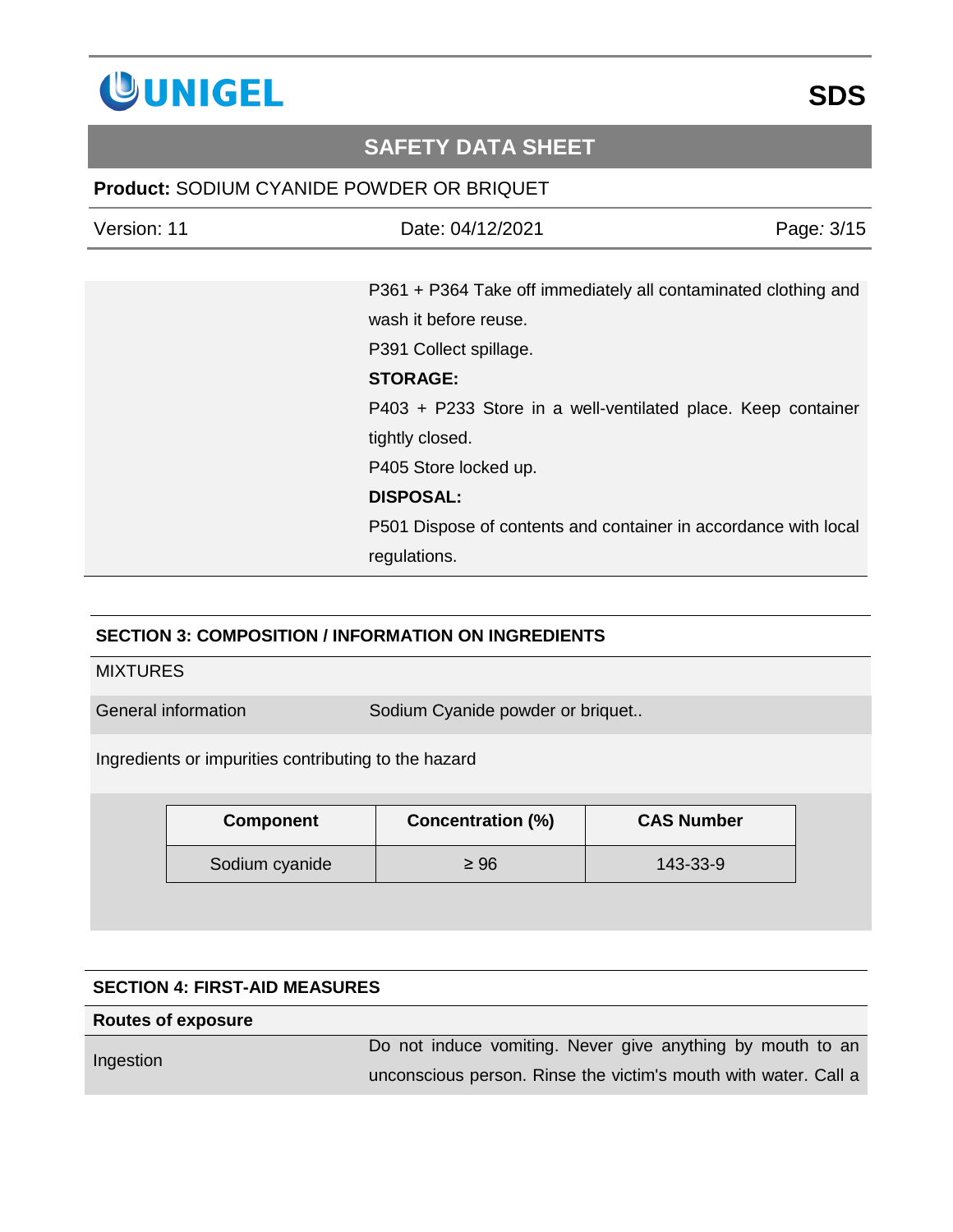

## **Product:** SODIUM CYANIDE POWDER OR BRIQUET

| Version: 11                                                                                | Date: 04/12/2021                                                                                                                                                                                                                                                                                                                                                                                                                                                                                                                                                                                                                                                                                                                                                                                                                                 | Page: 4/15 |
|--------------------------------------------------------------------------------------------|--------------------------------------------------------------------------------------------------------------------------------------------------------------------------------------------------------------------------------------------------------------------------------------------------------------------------------------------------------------------------------------------------------------------------------------------------------------------------------------------------------------------------------------------------------------------------------------------------------------------------------------------------------------------------------------------------------------------------------------------------------------------------------------------------------------------------------------------------|------------|
|                                                                                            |                                                                                                                                                                                                                                                                                                                                                                                                                                                                                                                                                                                                                                                                                                                                                                                                                                                  |            |
|                                                                                            | POISON CENTER or doctor/physician if you feel unwell. Take<br>this SDS.                                                                                                                                                                                                                                                                                                                                                                                                                                                                                                                                                                                                                                                                                                                                                                          |            |
| <b>Skin</b>                                                                                | Wash exposed skin with enough water to remove the material.<br>In case of irritation: Consult a doctor. Take this SDS.                                                                                                                                                                                                                                                                                                                                                                                                                                                                                                                                                                                                                                                                                                                           |            |
| Eye                                                                                        | Rinse cautiously with water for 15-20 minutes. Remove contact<br>lenses, if present and easy to do. If eye irritation persists: Get<br>medical advice/attention. Take this SDS.                                                                                                                                                                                                                                                                                                                                                                                                                                                                                                                                                                                                                                                                  |            |
| Inhalation                                                                                 | Remove victim to fresh air and keep at rest in a position<br>comfortable for breathing. Call a POISON CENTER or<br>doctor/physician if you feel unwell. Take this SDS.                                                                                                                                                                                                                                                                                                                                                                                                                                                                                                                                                                                                                                                                           |            |
| Most important symptoms/effects,<br>acute and delayed                                      | Fatal if swallowed, in contact with skin and if inhaled. May cause<br>slight irritation to skin with redness, and slight eye irritation with<br>redness and tearing. Prolonged or repeated exposure may<br>cause damage to thyroid preventing the absorption of iodine.                                                                                                                                                                                                                                                                                                                                                                                                                                                                                                                                                                          |            |
| Indication of immediate medical<br>attention and special treatment<br>needed, if necessary | Along with this MSDS, consult a detailed medical protocol on the<br>treatment of cyanide poisoning.<br>Avoid contact with the product to help the victim.<br>If there is contact of the product with the skin or victim's clothing,<br>remove them immediately and wash with plenty of water.<br>If the victim shows symptoms, antidotes may be needed.<br>Administer according to clinical condition:<br>Oxygen- Offer a 100% concentration when possible.<br>Amyl nitrite – Administration of Amyl Nitrite should be done<br>through a vial which should be placed close to the patient's<br>mouth and nose for 15 seconds. If breathing does not return to<br>normal, repeat the operation every 2 minutes.<br>Sodium Nitrite - Start administer intravenously 50 g sodium<br>nitrite, with average dose for treatment 300 mg, shall not pass |            |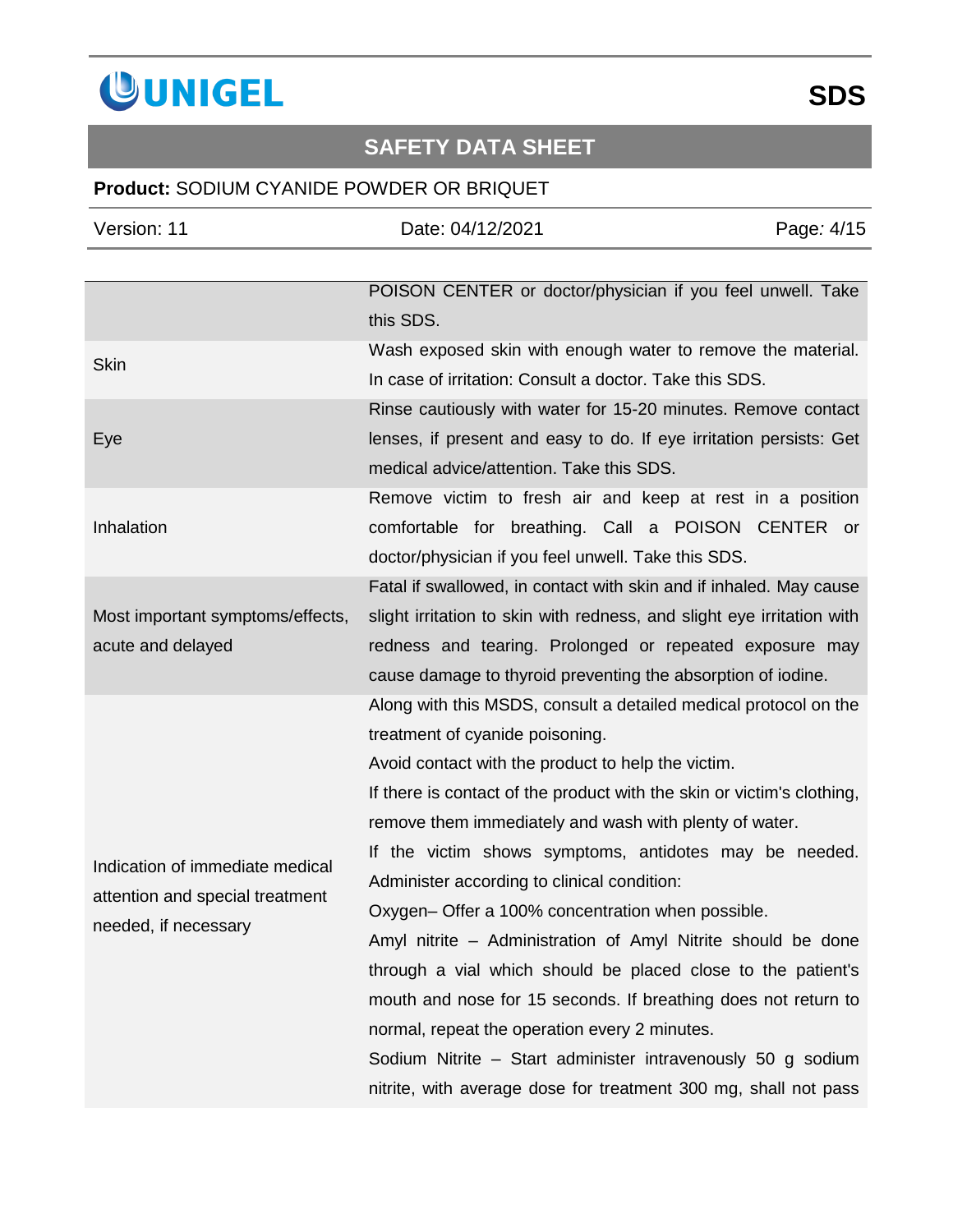

### **Product:** SODIUM CYANIDE POWDER OR BRIQUET

| Version: 11 |  |
|-------------|--|
|             |  |

Version: 11 Date: 04/12/2021 Page*:* 5/15

### 600 mg.

Sodium Thiosulfate – Start administer intravenously 12,5 g sodium thiosulfate, shall not pass 175 g.

Cianokit (Hidroxicobalamina) – Start administer intravenously 5 g of hydroxycobalamine, shall not pass 10 g.

Methylene Blue - It should be used 100 a 200 mg IV when the amount of methaemoglobin reaches 30%.

OBS: all antidotes must be administer intravenously, should be dilute in Glucose 5% or Saline 0,9 %.

Suggestion of treatment with antidotes:

| <b>TOXICITY</b><br><b>LEVEL</b> | <b>SYMPTOMS</b>                                                                                                                       | <b>TRATMENT</b>                                                                                                                                          | <b>ANTIDOTE</b>         |
|---------------------------------|---------------------------------------------------------------------------------------------------------------------------------------|----------------------------------------------------------------------------------------------------------------------------------------------------------|-------------------------|
| <b>Mildmild</b>                 | <b>Absence of Symptoms or Mild</b><br>Symptoms: headache,<br>asthenia, smell and taste<br>dysfunctions, dyspnoea.                     | Use supportive<br>treatment + $O2$ 100%                                                                                                                  | 01 antidote             |
| <b>Moderate</b>                 | <b>Usually presents: headache,</b><br>nausea, vomiting and cardiac<br>arrhythmias.                                                    | Use supportive<br>treatment + O2 100%+<br><b>Sodium Thiosulfate</b>                                                                                      | 02 antidotes            |
| <b>Severe</b>                   | May occurs, In addition to the<br>previous symptoms, hot<br>flashes, disorders of<br>consciousness, convulsion and<br>severe dyspnea. | <b>Use supportive</b><br>treatment + $O2$ 100%<br>and/or Amyl nitrite<br>and / or sodium<br>thiosulfate and / or<br>sodium nitrite.                      | 03 antidotes            |
| <b>Critical</b>                 | <b>Presents loss of</b><br>consciousness and<br>respiratory and / or<br>cardiorespiratory arrest.                                     | <b>Use supportive</b><br>treatment + O2<br>100% and / or amyl<br>nitrite and / or sodium<br>thiosulfate and / or<br>sodium nitrite and / or<br>cvanokit. | 03 or more<br>antidotes |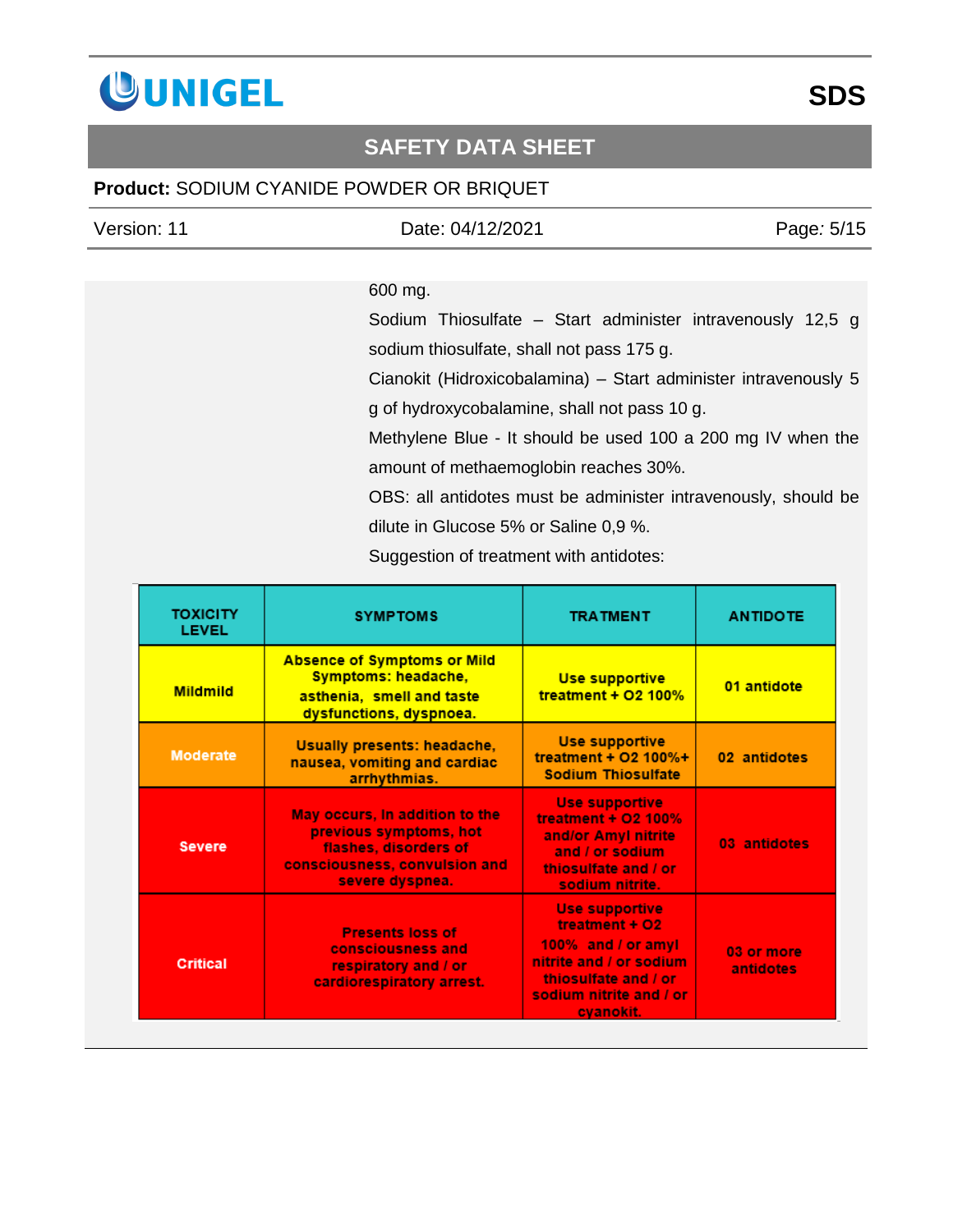

### **Product:** SODIUM CYANIDE POWDER OR BRIQUET

Version: 11 Date: 04/12/2021 Page*:* 6/15

### **SECTION 5: FIRE-FIGHTING MEASURES**

| Suitable extinguishing media                     | Suitable: Compatible with chemical powder.<br>Not recommended: Water jets directly and carbon dioxide<br>$(CO2)$ .                                                               |
|--------------------------------------------------|----------------------------------------------------------------------------------------------------------------------------------------------------------------------------------|
| Specific hazards arising from the<br>chemical    | The combustion of the chemical products or containers may<br>form toxic and irritating gases such as carbon monoxide and<br>dioxide.                                             |
| Special protective actions for fire-<br>fighters | Self-contained breathing apparatus (SCBA)<br>with<br>positive<br>pressure and full protective clothing. Containers and tanks<br>involved in the fire can be cooled by water fog. |

#### **SECTION 6: ACCIDENTAL RELEASE MEASURES**

|                                  | Personal precautions, protective equipment, and emergency procedures |
|----------------------------------|----------------------------------------------------------------------|
|                                  | Isolate spills from sources of ignition. Evacuate the area within a  |
|                                  | radius of at least 25 meters. Keep unauthorized persons away         |
| For non-emergency personnel      | from the area. Stop the leak if it can be done without risk. Do not  |
|                                  | smoke. Do not touch damaged containers or spilled material           |
|                                  | without wearing suitable clothing. Avoid exposure to the product.    |
|                                  | Use personal protective equipment as described in section 8.         |
|                                  | Wear full PPE with safety goggles and face shield, waterproof        |
|                                  | neoprene, butyl rubber or polyethylene gloves, suitable              |
| For emergency responders         | protective clothing and boots. Respiratory protection masks with     |
|                                  | adequate filter.                                                     |
|                                  | Avoid that the spilled material reaches waterways or sewage          |
| <b>Environmental precautions</b> | system.                                                              |
| Methods and materials for        | Do not allow water to enter the containers. Collect the product      |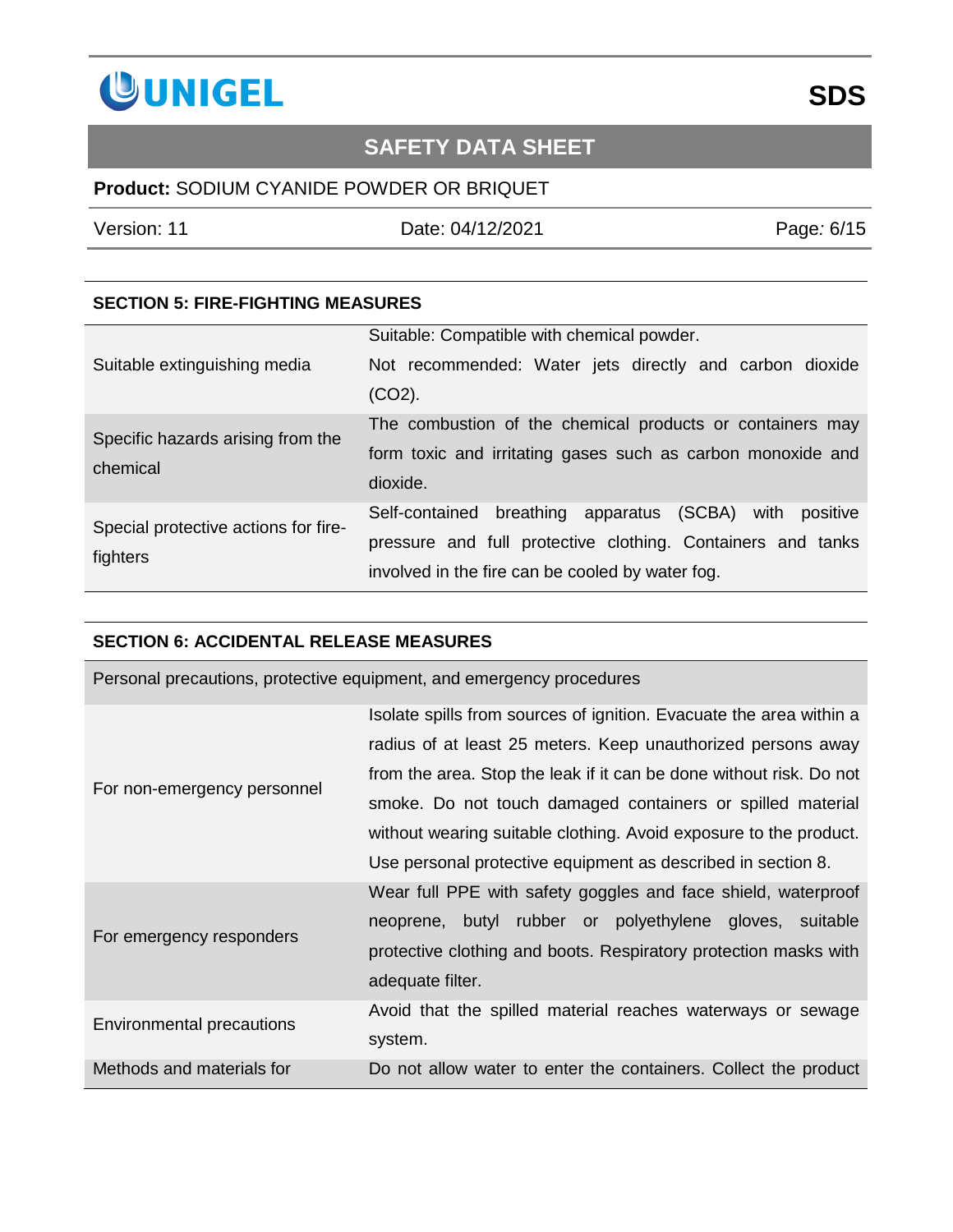

### **Product:** SODIUM CYANIDE POWDER OR BRIQUET

| Version: 11                 | Date: 04/12/2021                                                                                                                                                                                                     | Page: 7/15 |
|-----------------------------|----------------------------------------------------------------------------------------------------------------------------------------------------------------------------------------------------------------------|------------|
|                             |                                                                                                                                                                                                                      |            |
| containment and cleaning up | with a clean shovel or other instrument that does not disperse<br>the product. Put material in suitable containers and remove them<br>to a safe place. For disposal, proceed according to Section 13 of<br>this SDS. |            |

### **SECTION 7: HANDLING AND STORAGE**

| Precautions for safe handling                                |                                                                                                                                                                                                                                                                                                                                      |
|--------------------------------------------------------------|--------------------------------------------------------------------------------------------------------------------------------------------------------------------------------------------------------------------------------------------------------------------------------------------------------------------------------------|
| Safe handling of the substance or<br>mixture                 | Handle in a well ventilated area or with general system of<br>ventilation/local exhaust. Avoid vapors and mists formation.<br>Avoid contact with incompatible materials. Use personal<br>protective equipment as described in Section 8.                                                                                             |
| General hygiene:                                             | Wash hands and face thoroughly after handling and before<br>drinking, smoking or going to the<br>eating,<br>bathroom.<br>Contaminated clothing should be changed and washed before<br>reuse. Remove clothing and protective equipment contaminated<br>before entering eating areas.                                                  |
| Conditions for safe storage, including any incompatibilities |                                                                                                                                                                                                                                                                                                                                      |
| Technical measures for                                       | It is not expected that the product presents a fire or explosion                                                                                                                                                                                                                                                                     |
| prevention of fire and explosion                             | hazard.                                                                                                                                                                                                                                                                                                                              |
| Adequate conditions                                          | Store in a well ventilated place away from sunlight. Keep<br>container closed. Keep stored at room temperature. It is not<br>necessary the addition of stabilizers and antioxidants to ensure<br>the durability of the product. This product may react dangerously<br>with some incompatible materials as highlighted in Section 10. |
| Packaging compatibilities                                    | Similar to the original packaging.                                                                                                                                                                                                                                                                                                   |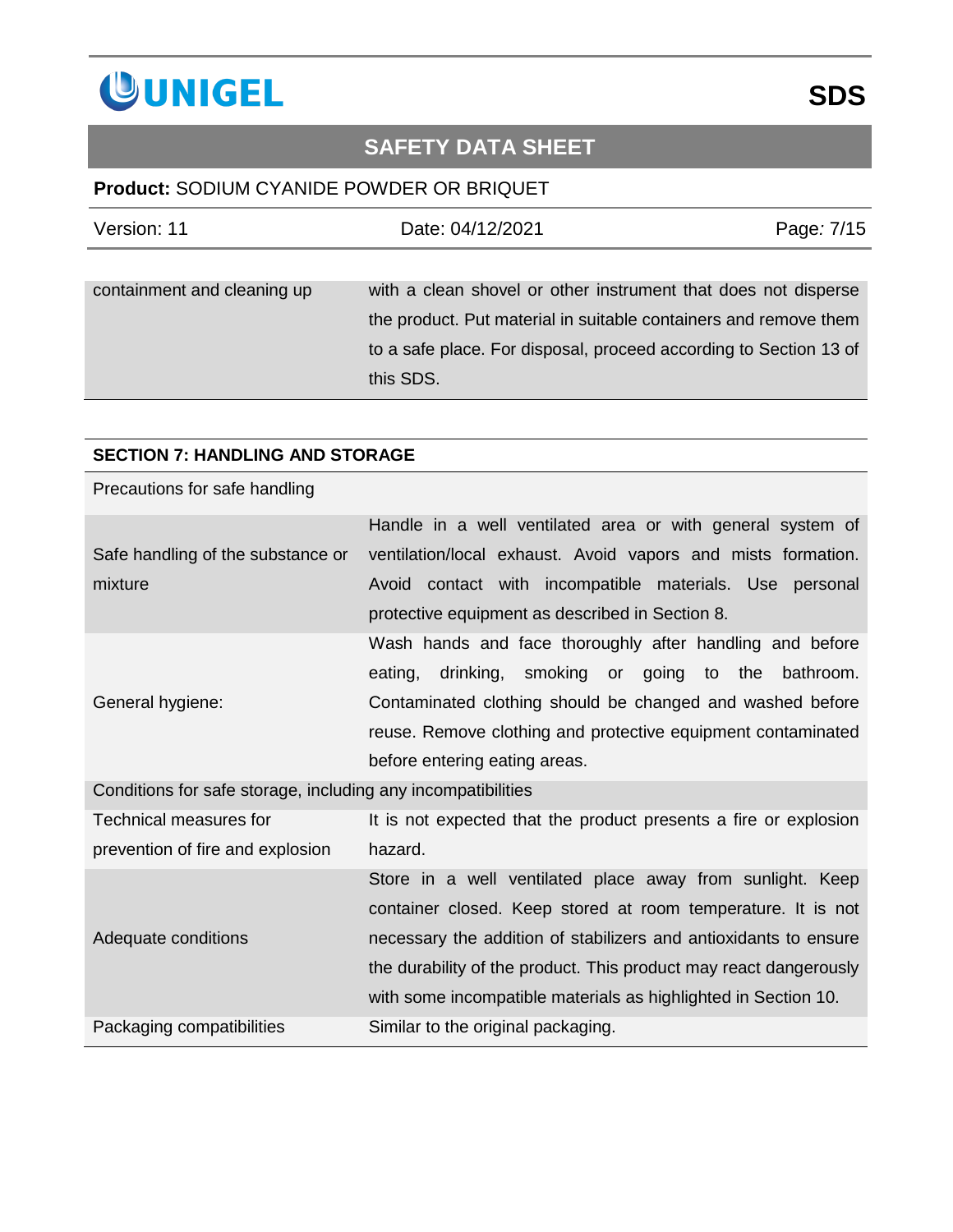

### **Product:** SODIUM CYANIDE POWDER OR BRIQUET

Version: 11 Date: 04/12/2021 Page*:* 8/15

### **SECTION 8: EXPOSURE CONTROLS/PERSONAL PROTECTION**

Control parameters

| Occupational exposure limit                                                 | Common or common<br>name                                           | $TLV - C$<br>(ACGIH, 2020) |  |
|-----------------------------------------------------------------------------|--------------------------------------------------------------------|----------------------------|--|
|                                                                             | Acetone cyanohydrin                                                | $5$ mg/m $3$               |  |
| <b>Biological limit:</b>                                                    | Not established.                                                   |                            |  |
|                                                                             | Information related to:                                            |                            |  |
| Other limits and values                                                     | - Sodium cyanide (cyanides)                                        |                            |  |
|                                                                             | <b>IDLH (NIOSH, 2017):</b> 25 mg/m3 (as CN)                        |                            |  |
|                                                                             | Promote direct mechanical ventilation and exhaust system to the    |                            |  |
|                                                                             | outside environment. These measures help reduce exposure to        |                            |  |
| Appropriate engineering controls                                            | product. Maintain atmospheric concentrations of the constituents   |                            |  |
|                                                                             | of the product below occupational exposure limits indicated.       |                            |  |
| Individual protection measures, such as personal protective equipment (PPE) |                                                                    |                            |  |
| Eye/face protection                                                         | Safety glasses and face shield.                                    |                            |  |
| Skin protection                                                             | Waterproof neoprene, butyl rubber or polyethylene gloves,          |                            |  |
|                                                                             | suitable protective clothing and boots.                            |                            |  |
|                                                                             | Respiratory protection masks with adequate filter. Based on the    |                            |  |
| Respiratory protection                                                      | inhalation hazard of the product, a risk assessment must be        |                            |  |
|                                                                             | carried out to adequately define respiratory protection in view of |                            |  |
|                                                                             | the conditions of use of the product.                              |                            |  |
| <b>Thermal hazards</b>                                                      | No specific IPE's are necessary since the product does not show    |                            |  |
|                                                                             | thermal hazards.                                                   |                            |  |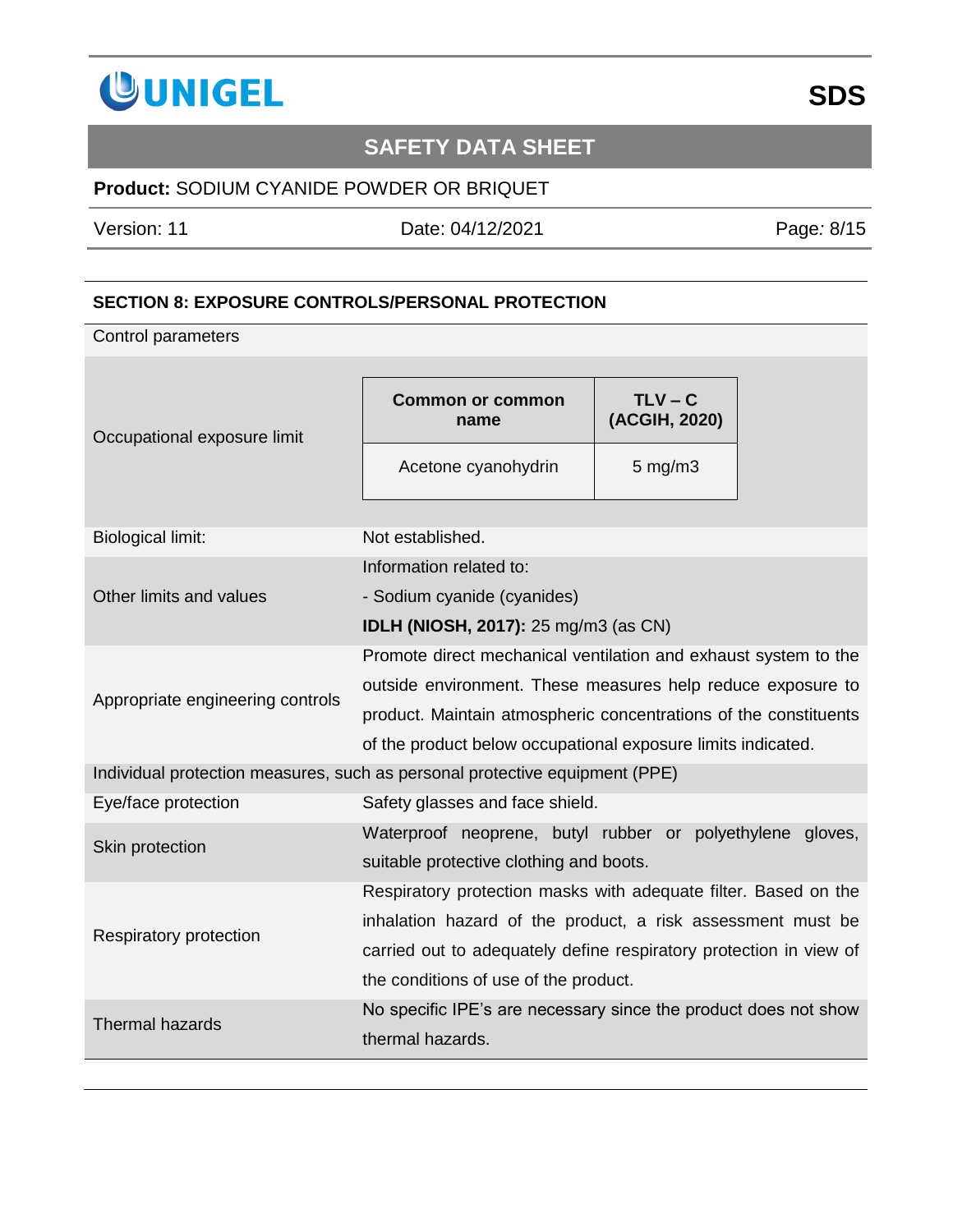

### **Product:** SODIUM CYANIDE POWDER OR BRIQUET

Version: 11 Date: 04/12/2021 Page*:* 9/15

### **SECTION 9: PHYSICAL AND CHEMICAL PROPERTIES**

| Physical state                                         | Solid, in the formo f poder or briquettes.  |
|--------------------------------------------------------|---------------------------------------------|
| Colour                                                 | White.                                      |
| Odour                                                  | Characteristic.                             |
| Melting point/freezing point                           | 562°C.                                      |
| Boiling point or initial boiling                       | 1496°C.                                     |
| point and boiling range                                |                                             |
| Flammability                                           | Not available.                              |
| Lower and upper explosion limit<br>/flammability limit | Not available.                              |
| Flash point                                            | Not available.                              |
| Auto-ignition temperature                              | Not available.                              |
| Decomposition temperature                              | Not available.                              |
| pH                                                     | Aproximately 11.0 (aquous solution 20 g/L). |
| Kinematic viscosity                                    | Not available.                              |
| Solubility                                             | Completely miscible in water.               |
| Partition coefficient n-                               | Information related to:                     |
| octanol/water (log value)                              | - Sodium cyanide log kow: -0.25             |
| Vapour pressure                                        | 0.10 kPa at 634°C.                          |
| Density and/or relative density                        | 1.6 at 20°C.                                |
| Relative vapour density                                | 1.6 at 20°C.                                |
| Particle characteristics                               | Not available.                              |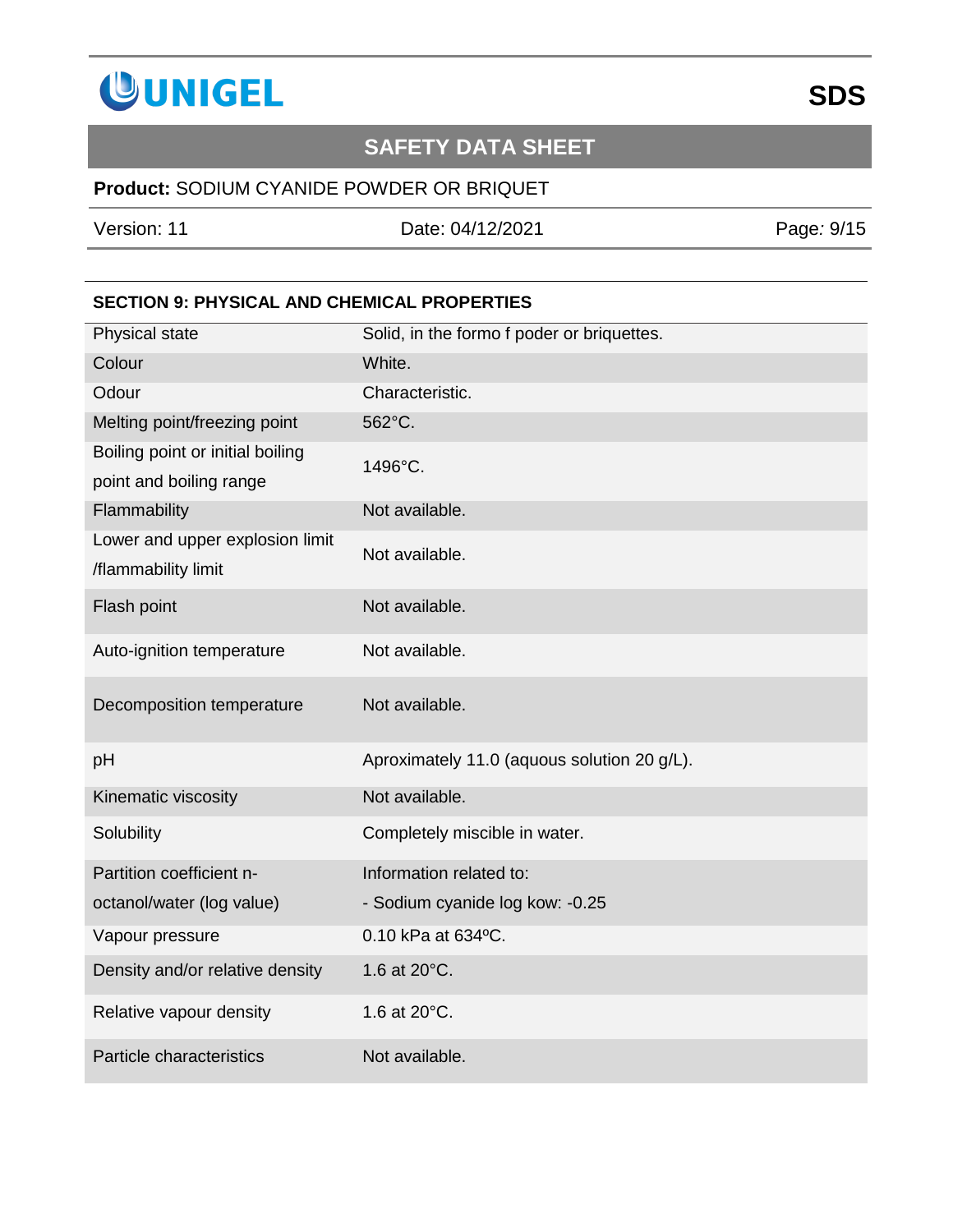

### **Product:** SODIUM CYANIDE POWDER OR BRIQUET

Version: 11 Date: 04/12/2021 Page*:* 10/15

Other information Not applicable.

#### **SECTION 10: STABILITY AND REACTIVITY**

| Reactivity and chemical stability   | Product not reactive. The product is stable under normal<br>conditions of storage and use.                                         |
|-------------------------------------|------------------------------------------------------------------------------------------------------------------------------------|
| Possibility of hazardous reactions  | It may react with acids, with release of hydrocyanic acid, which<br>may form explosive mixtures with air.                          |
| Conditions to avoid                 | High temperatures and contact with incompatible materials.                                                                         |
| Incompatible material               | Oxidizing agents, acids, water and carbon dioxide.                                                                                 |
| Hazardous decomposition<br>products | Contact with acids, water, carbon dioxide or oxidants may<br>produce toxic gases, such as hydrocyanic acid and nitrogen<br>oxides. |

### **SECTION 11: TOXICOLOGICAL INFORMATION**

|                               | Fatal if swallowed, in contact with skin and if inhaled.  |
|-------------------------------|-----------------------------------------------------------|
| Acute toxicity                | <b>ATEmix (Acute Toxicity Estimate)</b>                   |
|                               | ATEmix (oral): 5,09 mg/kg                                 |
|                               | ATEmix (dermal): 7,35 mg/kg                               |
|                               | ATEmix (inhalation, 4h): 0,103 mg/L                       |
|                               | Informatio related to:                                    |
|                               | - Sodium cyanide                                          |
|                               | LD50 (oral, rats): $5.09$ mg/kg                           |
|                               | LD50 (dermal, rabbits): 7.35 mg/kg                        |
|                               | LC50 (Inhalation, rats, 4h): 0.036 mg/L                   |
| Skin corrosion/irritation     | May cause slight irritation to skin with redness.         |
| Serious eye damage/irritation | May cause slight eye irritation with redness and tearing. |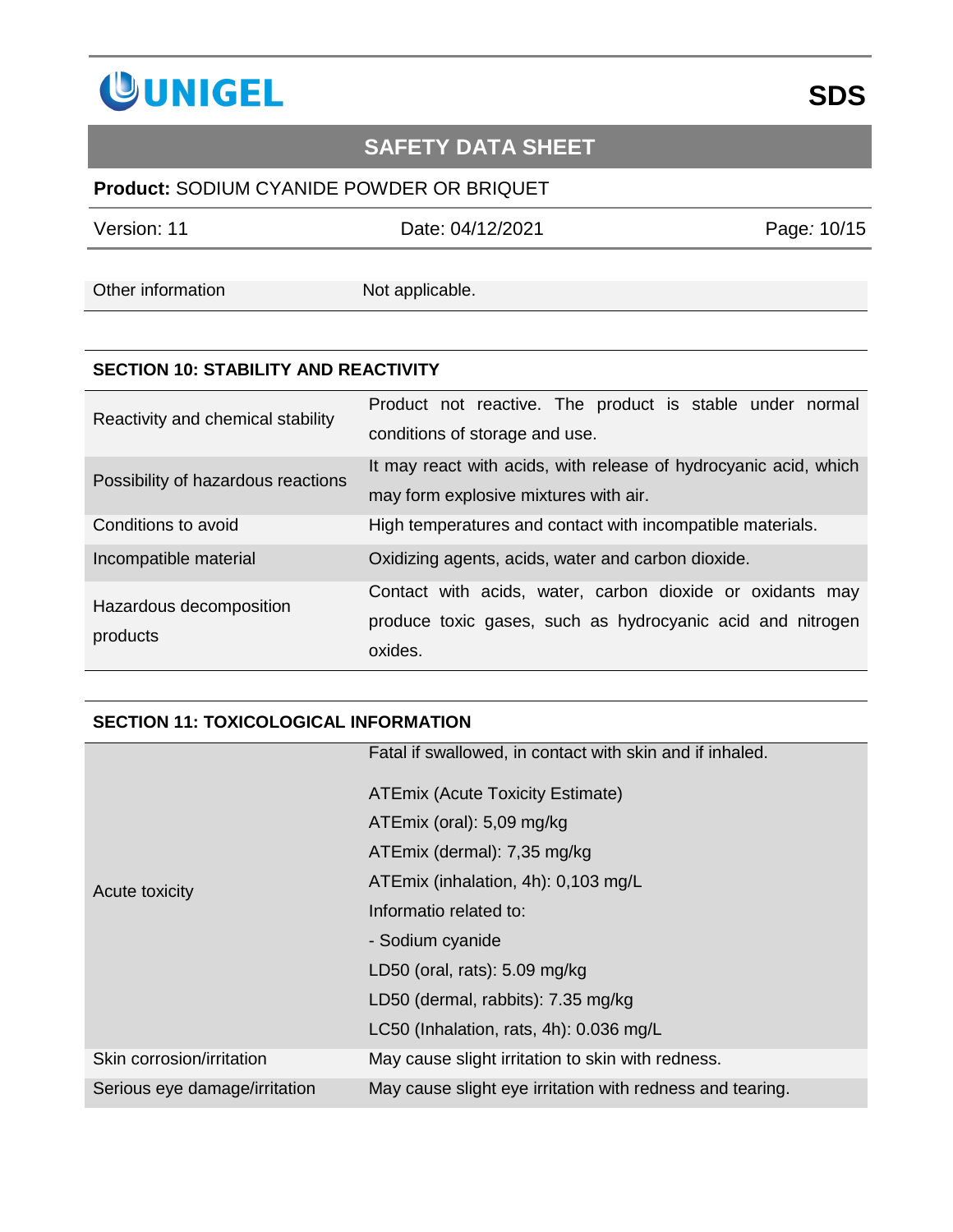

### **Product:** SODIUM CYANIDE POWDER OR BRIQUET

| Version: 11                       | Date: 04/12/2021                                                 | Page: 11/15 |  |
|-----------------------------------|------------------------------------------------------------------|-------------|--|
|                                   |                                                                  |             |  |
| Respiratory or skin sensitization | Based on available information, the classification criteria have |             |  |
|                                   | not been met.                                                    |             |  |
| Germ cell mutagenicity            | Based on available information, the classification criteria have |             |  |
|                                   | not been met.                                                    |             |  |
| Carcinogenicity                   | Based on available information, the classification criteria have |             |  |
|                                   | not been met.                                                    |             |  |
| Reproductive toxicity             | Based on available information, the classification criteria have |             |  |
|                                   | not been met.                                                    |             |  |
| STOT - Single exposure            | Based on available information, the classification criteria have |             |  |
|                                   | not been met.                                                    |             |  |
|                                   | Causes damage to thyroid through prolonged or repeated           |             |  |
|                                   | exposure.                                                        |             |  |
|                                   | Information related to:                                          |             |  |
| STOT - Repeated exposure          | - Sodium cyanide                                                 |             |  |
|                                   | Animal studies have demonstrated that repeated exposure can      |             |  |
|                                   | cause damage to the endocrine system by preventing the           |             |  |
|                                   | thyroid's absorption of iodine, acting as a goitrogenic agent.   |             |  |
| Aspiration hazard                 | Based on available information, the classification criteria have |             |  |
|                                   | not been met.                                                    |             |  |

### **SECTION 12: ECOLOGICAL INFORMATION**

|                               | Very toxic to aquatic life with long lasting effects. Information |
|-------------------------------|-------------------------------------------------------------------|
|                               | related to:                                                       |
| Ecotoxicity                   | - Sodium cyanide                                                  |
|                               | LC50 (Gasterosteus aculeatus, 96h): 0.099 mg/L                    |
|                               | EC50 (Pseudokirchneriella subcapitata, 72h): 0.116 mg/L           |
| Persistence and degradability | The product does not have persistence and it is considered        |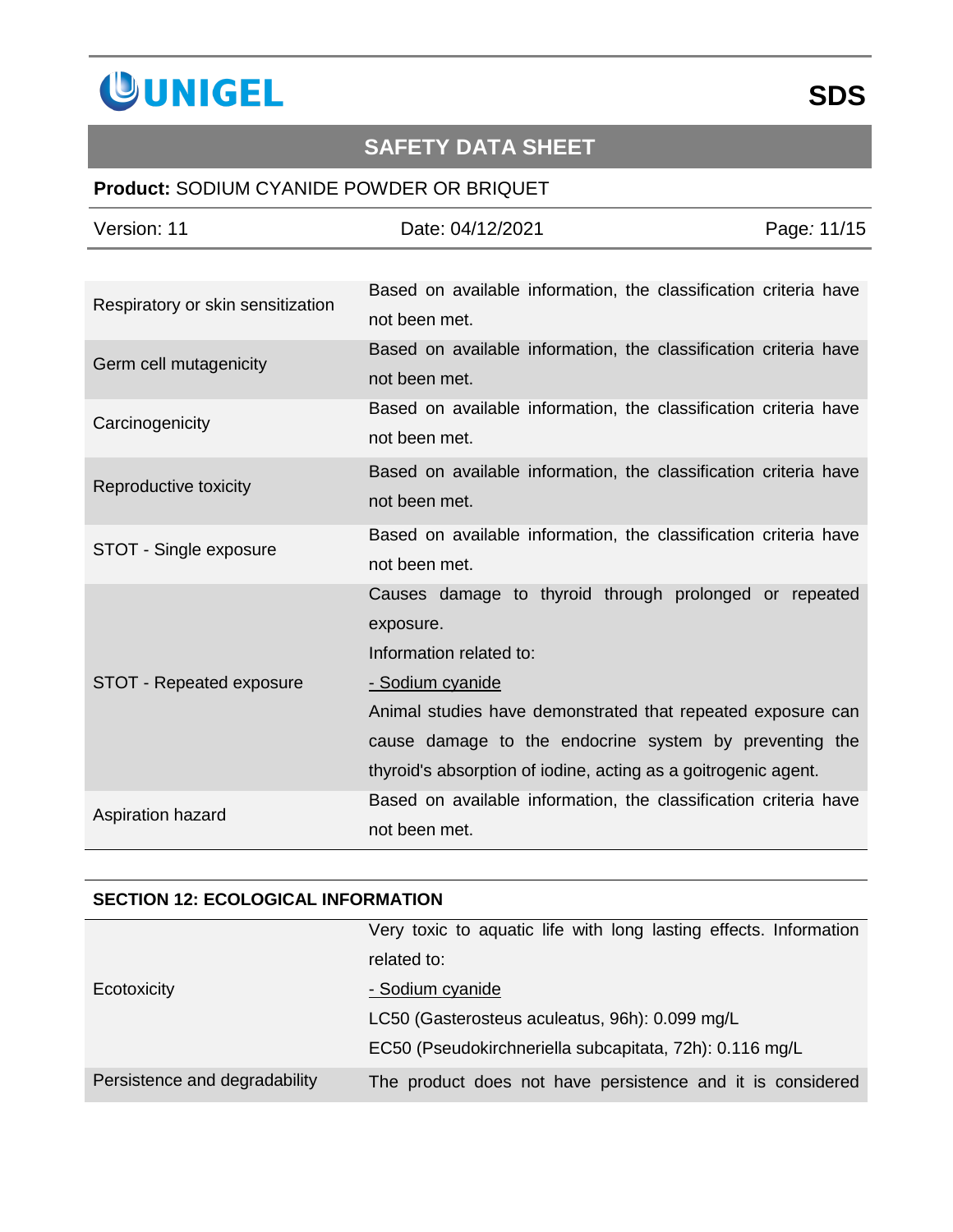

### **Product:** SODIUM CYANIDE POWDER OR BRIQUET

| Version: 11               | Date: 04/12/2021                                                     | Page: 12/15 |
|---------------------------|----------------------------------------------------------------------|-------------|
|                           |                                                                      |             |
|                           | readily biodegradable.                                               |             |
|                           | Information related to:                                              |             |
|                           | - Sodium cyanide                                                     |             |
|                           | Biodegradability rate: 99% in 42 days.                               |             |
|                           | It has low bioaccumulative potential in aquatic organisms.           |             |
| Bioaccumulative potential | Information related to:                                              |             |
|                           | - Sodium cyanide log kow: -0.25                                      |             |
| Mobility in soil          | No data available.                                                   |             |
| Other adverse effects     | There are not known adverse environmental effects of the<br>product. |             |

### **SECTION 13: DISPOSAL CONSIDERATIONS**

| Disposal methods |                                                                 |
|------------------|-----------------------------------------------------------------|
|                  | It must be disposed of as hazardous waste according to local    |
|                  | regulations. The treatment and disposal should be evaluated for |
|                  | each specific product. Keep the product remains in its original |
| <b>Product</b>   | and properly closed. Disposal should be performed as            |
|                  | established for the product. Do not reuse empty containers.     |
|                  | These may contain product residues and should be kept closed    |
|                  | and sent for proper disposal as established for the product.    |

| <b>SECTION 14: Transport information</b> |                                               |  |
|------------------------------------------|-----------------------------------------------|--|
|                                          | UN - "United Nations"                         |  |
| Road                                     | Recommendations on the TRANSPORT OF DANGEROUS |  |
|                                          | <b>GOODS.</b> Model Regulations               |  |
| UN Number                                | 1689                                          |  |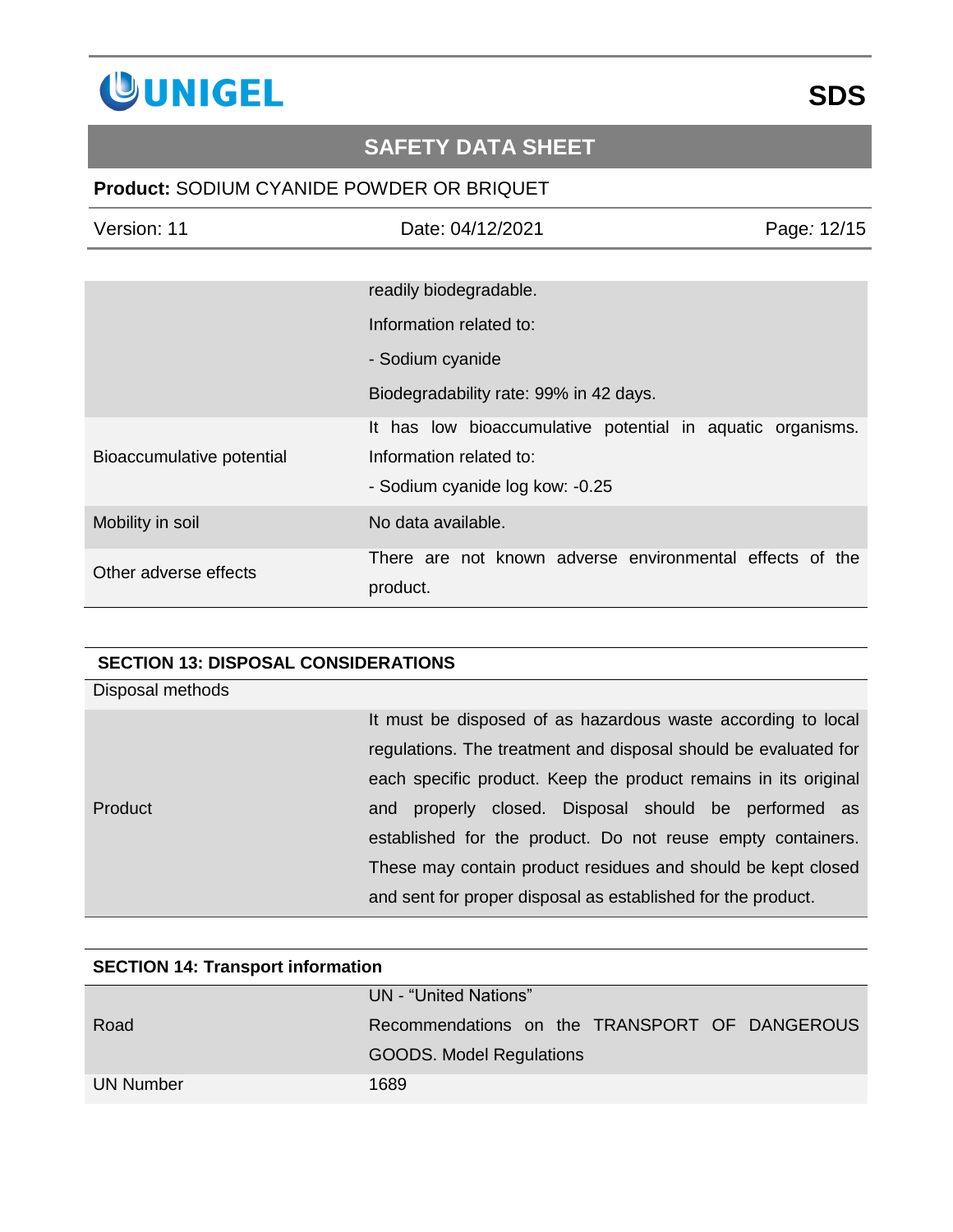

## **Product:** SODIUM CYANIDE POWDER OR BRIQUET

| Version: 11                    | Date: 04/12/2021                                               | Page: 13/15          |
|--------------------------------|----------------------------------------------------------------|----------------------|
|                                |                                                                |                      |
| <b>UN Proper Shipping Name</b> | SODIUM CYANIDE, SOLID                                          |                      |
| Transport hazard class(es)     | 6.1                                                            |                      |
| Packing group                  |                                                                |                      |
|                                | Convention concerning International Carriage by Rail (COTIF)   |                      |
| Rail                           | Appendix C - Regulations concerning the International Carriage |                      |
|                                | of Dangerous Goods by Rail - RID                               |                      |
| <b>UN Number</b>               | 1689                                                           |                      |
| <b>UN Proper Shipping Name</b> | SODIUM CYANIDE, SOLID                                          |                      |
| Transport hazard class(es)     | 6.1                                                            |                      |
| Packing group                  |                                                                |                      |
|                                | IMO - International Maritime Organization                      |                      |
| Sea                            | International Maritime Dangerous Goods Code (IMDG Code)        |                      |
| <b>UN Number</b>               | 1689                                                           |                      |
| <b>UN Proper Shipping Name</b> | SODIUM CYANIDE, SOLID                                          |                      |
| Transport hazard class(es)     | 6.1                                                            |                      |
| Packing group                  |                                                                |                      |
| Marine pollutant               | The product is considered a marine pollutant.                  |                      |
| EmS                            | $F-A, S-A$                                                     |                      |
| Air                            | IATA - International Air Transport Association                 |                      |
|                                | Dangerous Goods Regulation (DGR)                               |                      |
| <b>UN Number</b>               | 1689                                                           |                      |
| <b>UN Proper Shipping Name</b> | SODIUM CYANIDE, SOLID                                          |                      |
| Transport hazard class(es)     | 6.1                                                            |                      |
| Packing group                  |                                                                |                      |
| Environmental hazard:          | The product is considered environmentally hazardous.           |                      |
| Special precautions for user   | There is no need of special precautions.                       |                      |
| Transport in bulk according to | Consult regulations:                                           |                      |
| Annex II of MARPOL 73/78 and   | International<br>Maritime<br>Organization.                     | MARPOL:<br>Articles, |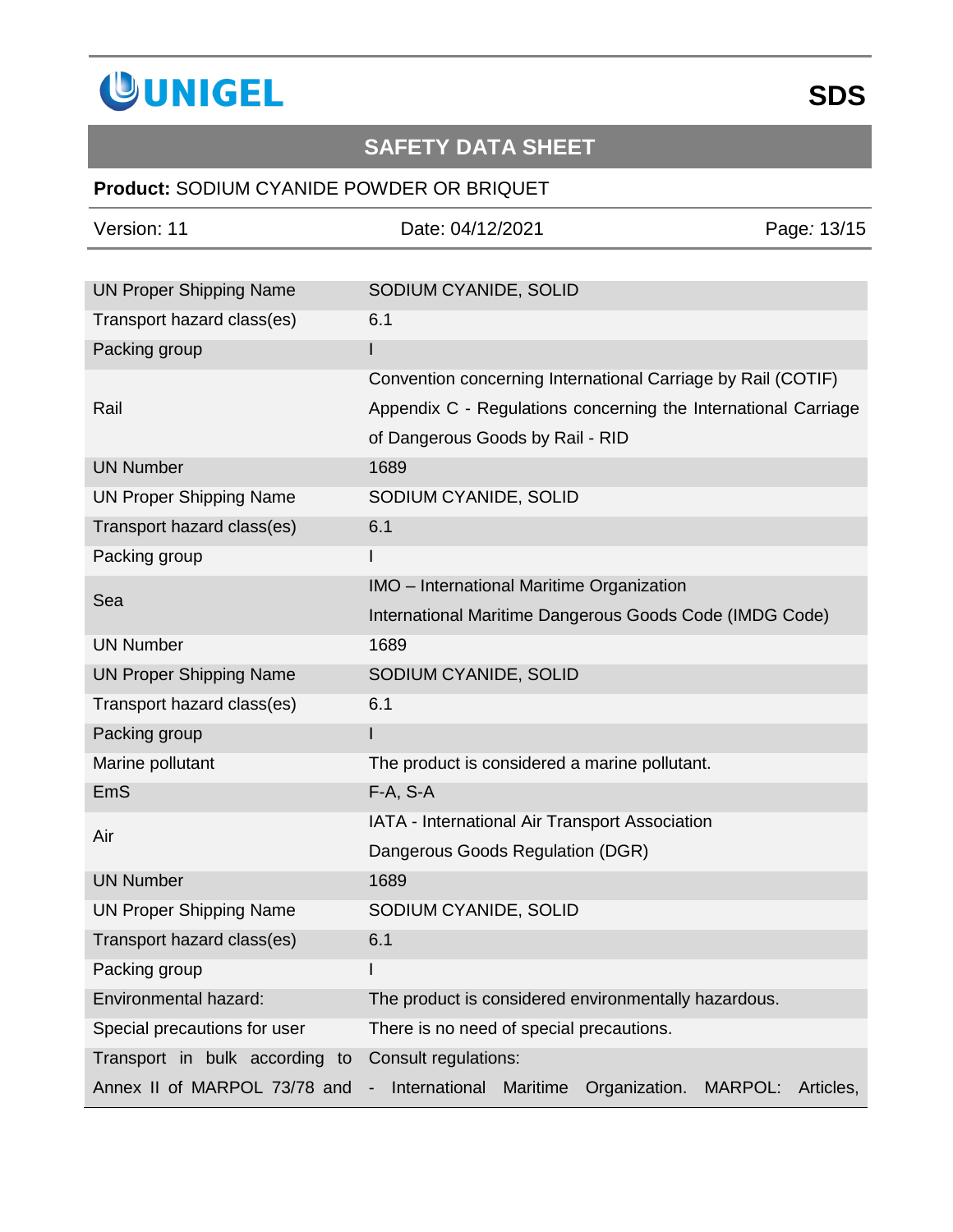

### **Product:** SODIUM CYANIDE POWDER OR BRIQUET

| Version: 11   | Date: 04/12/2021                                                 | Page: 14/15 |
|---------------|------------------------------------------------------------------|-------------|
|               |                                                                  |             |
| the IBC Code: | protocols, annexes, unified interpretations of the International |             |
|               | Convention for the Prevention of Pollution from Ships, 1973, as  |             |
|               | modified by the Protocol of 1978 relating thereto, consolidated  |             |
|               | edition. IMO, London, 2006.                                      |             |
|               | - International Maritime Organization. IBC code: International   |             |
|               | code for the construction and equipment of shipping carrying     |             |
|               | dangerous chemicals in bulk: With Standards and guidelines       |             |
|               | relevant to the code. IMO, London, 2007.                         |             |

#### **SECTION 15: REGULATORY INFORMATION**

| Regulations for chemical products | Convention concerning Safety in the use of Chemicals at Work |
|-----------------------------------|--------------------------------------------------------------|
|                                   | (Convention 170) - International Labour Organization, 1990.  |

### **SECTION 16: OTHER INFORMATION**

This SDS was prepared based on current knowledge about the proper product handling and under normal conditions of use, in accordance with the application specified on the packaging. Any other use of the product involving their combination with other materials, and use various forms of those indicated, are the responsibility of the user. Warns that the handling of any chemical substance requires the prior knowledge of its hazards for the user. In the workplace it is for the user company's product promotes training of its collaborators about the possible risks arising from exposure to the chemical.

Revised and adequate in april 2021.

Subtitles and abbreviations:

ACGIH – American Conference of Governmental Industrial Hygienists

BEI – Biological Exposure Index

CAS – Chemical Abstracts Service